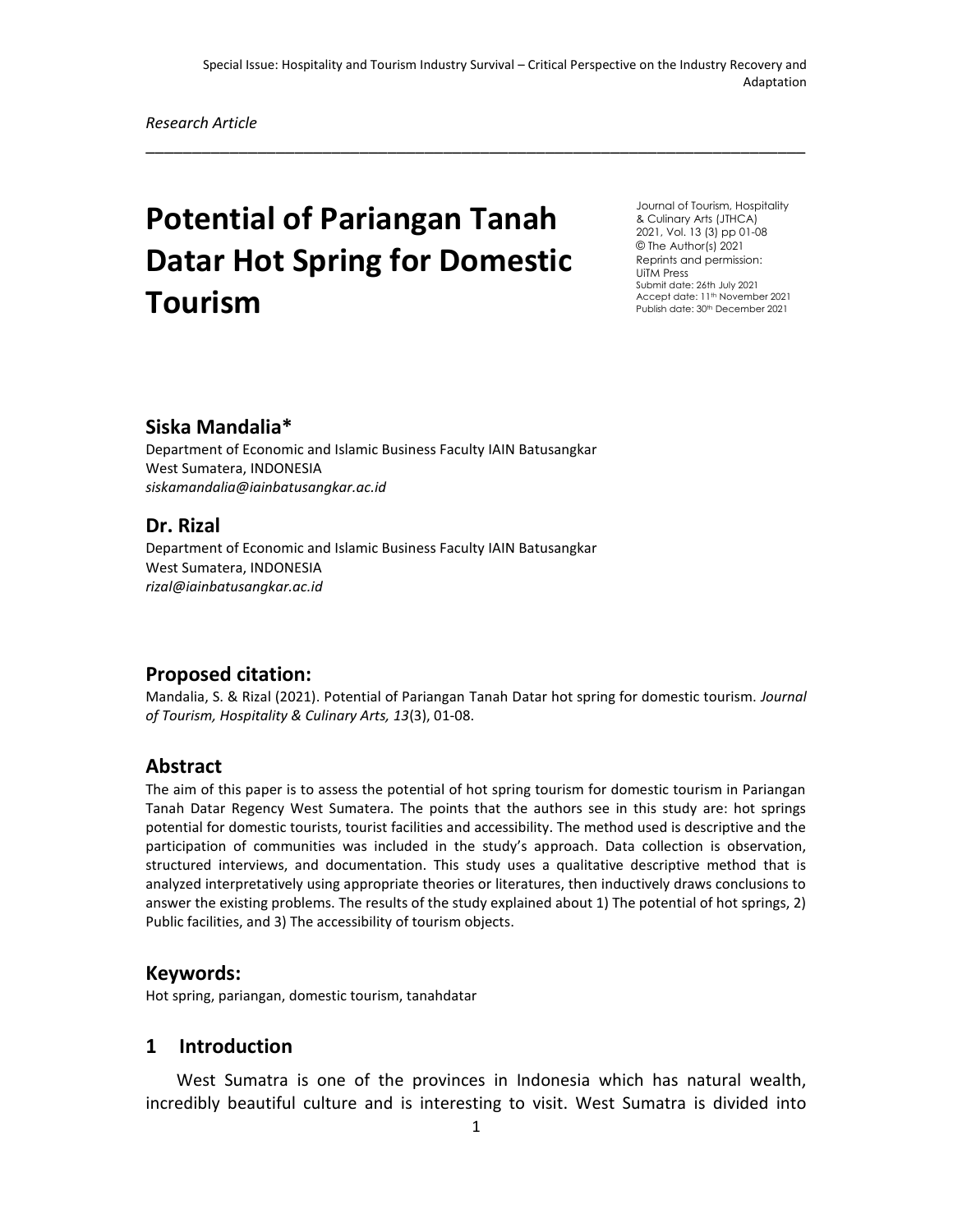several urban areas and districts that have their respective mainstay tours. One of them is Pariangan area which is located in Tanah Datar District. Tanah Datar District is one of seven best districts among four hundred districts in Indonesia. This was awarded in 2003 by the International Partnership Institute from the British Embassy and Indonesian Institute of Sciences (LIPI), because it is one of the four districts that have successfully implemented autonomy. Tanah Datar consists of 14 sub-districts, 75 nagari and 395 jorong. One of them is nagari Pariangan, located 500 to 700 meters above sea level. According to Tambo Minangkabau, Nagari Pariangan is the oldest village in Minangkabau. Pariangan was designated as the most beautiful village by Travel Budget Magazine USA, issued on February 24th, 2012. There are 16 beautiful cities in the world, however, Pariangan village is so beautiful because of its nature and culture. Travel Budget Magazine USA is an international standard magazine that released the results of a survey designed to get opinions and fees from travelers who have ever been in Nagari Pariangan. They netted around 2000 a questionnaire in the form of a survey filled out by tourists who never visited some of the most beautiful villages in the world. From the two thousand questionnaires that were collected, a statistical analysis was made to classify five villages that tourists find the most beautiful, one of them is Nagari Pariangan.

Hot springs are a popular tourist attraction in Indonesia, particularly in West Sumatera, where tourists may get body treatments and promote their health. Previously, studies revealed that hot springs-related services and activities included lodging, nature exploration, leisure, traditional massage, and food and beverage services. Furthermore, some individuals lacked understanding in using and managing facilities at the locations, such as discarding hot spring water on the ground instead of collecting it for tourist and domestic use. Some of the residents were inept at managing and maintaining the area's infrastructure. Notably, there was no survey for proper tourist management in the region, which resulted in tourism failure in terms of planning and development (Chuamuangphan, 2013) As a result, in order to respond to the needs of tourists, a study of area management must be conducted in order to regulate the dimension of tourism management, tourism products, and services in accordance with local participation. The study's main goal is to identify the tourist resource potentials at hot spring locations in Pariangan, West Sumatera. Nowadays, trends in health promotion among visitors, including hot spring tourism, are on the rise. As a result, this research focuses on the Domestic Tourism Potential of Pariangan Tanah Datar Hot Spring.

#### **2 Literature Review**

Hot spring refers to spring water with temperature substantially higher than the surrounding area's air temperature Mahajan (Mahajan & Balachandran, 2016). Hot spring tourism is literally the integration of hot spring and tourism. As an emerging theme of tourism that is controlled by participation and experience, hot spring tourism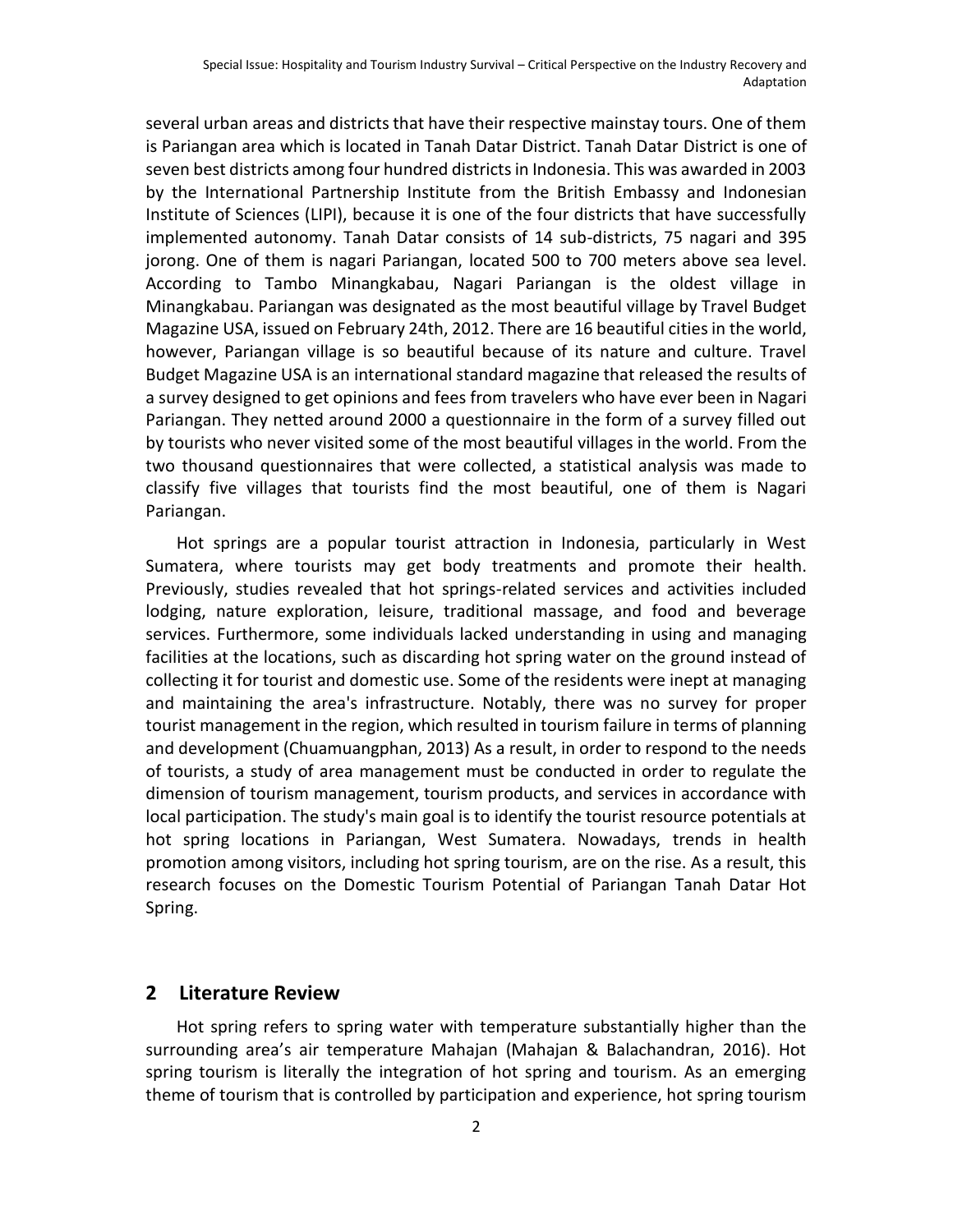is an essential part of leisure tourism that combines health care, culture, leisure, and other functions (Chen et al., 2011). Currently, there is no unified determination for hot spring tourism (Wang, 2006). For instance, from a social development viewpoint phenomenon, it is presumed that hot spring tourism is a tourism activity held at hot spring locations away from one's permanent residence during leisure periods (Wu et al., 2015) consider hot spring as a special kind of tourism. Tourists hope to attain the objective of spa health care and a leisure vacation through a special experience and the cultural atmosphere at hot spring locations. In this study, hot spring tourism is determined as a prevalent term for leisure, health care, commercial conferences, and other leisure activities conducted at hot spring locations, which is supported by cultural customs, natural environment, and quality services for the purposes of hot spring experience, relaxation, culture appreciation, health care, and holiday.

When it comes to hot spring tourism, customers have different purposes in visiting hot spring resorts in their different regions (Lo et al., 2015). A study showed that most customers in Asia pursue their personal inner peace (or peace of mind), so they pay more attention to look for escape, a soothing experience and serenity. In Western countries, all visitors focus on social factors in spas. To depict the strong demand from customers, a wide range of different types of service features is also provided as well as characteristics among establishments. According to Lee and King's study (2008), relaxation in natural hot springs is usually for vacation and leisure for Asian people. Besides, it is also to connect with nature, experience cultural traditions, and pursue alternative healing, rehabilitation, and prevention. Meanwhile, Asians set up hot spring establishments in different types based on their culture and history in order to instill more wellness-focused services. In China, for example, hot spring resorts generally offer services related to spas, such as hydrotherapy, traditional Chinese medicines/treatments, massage, and other treatments; in Japan, most hot springs provide thermal/mineral water for bathing or recreation. Influenced by the traditional Chinese culture and philosophy, customers in East Asia, South Asia, and Southeast Asia, usually accentuate the harmony of human and nature. The concern is not only about the natural hot spring itself, but also the surrounding environment.

As a great integration of natural resource and leisure experience, hot spring-based tourism has gained prominent academic interests. Original researchers were focusing the hot spring resources for physical therapy. Medical scholars analyzed hot spring resource's medical function and value (Wightman & Wall, 1985). Most developers of hot spring relied on medical authorities to publicize the medical function and value to attract customers]. Under mass exploitation, researchers gradually became concerned with the use of hot spring resources for comprehensive evaluation. In addition, the author for this paper will see the potential of hot spring tourism for domestic tourism in Pariangan Tanah Datar Regency West Sumatera.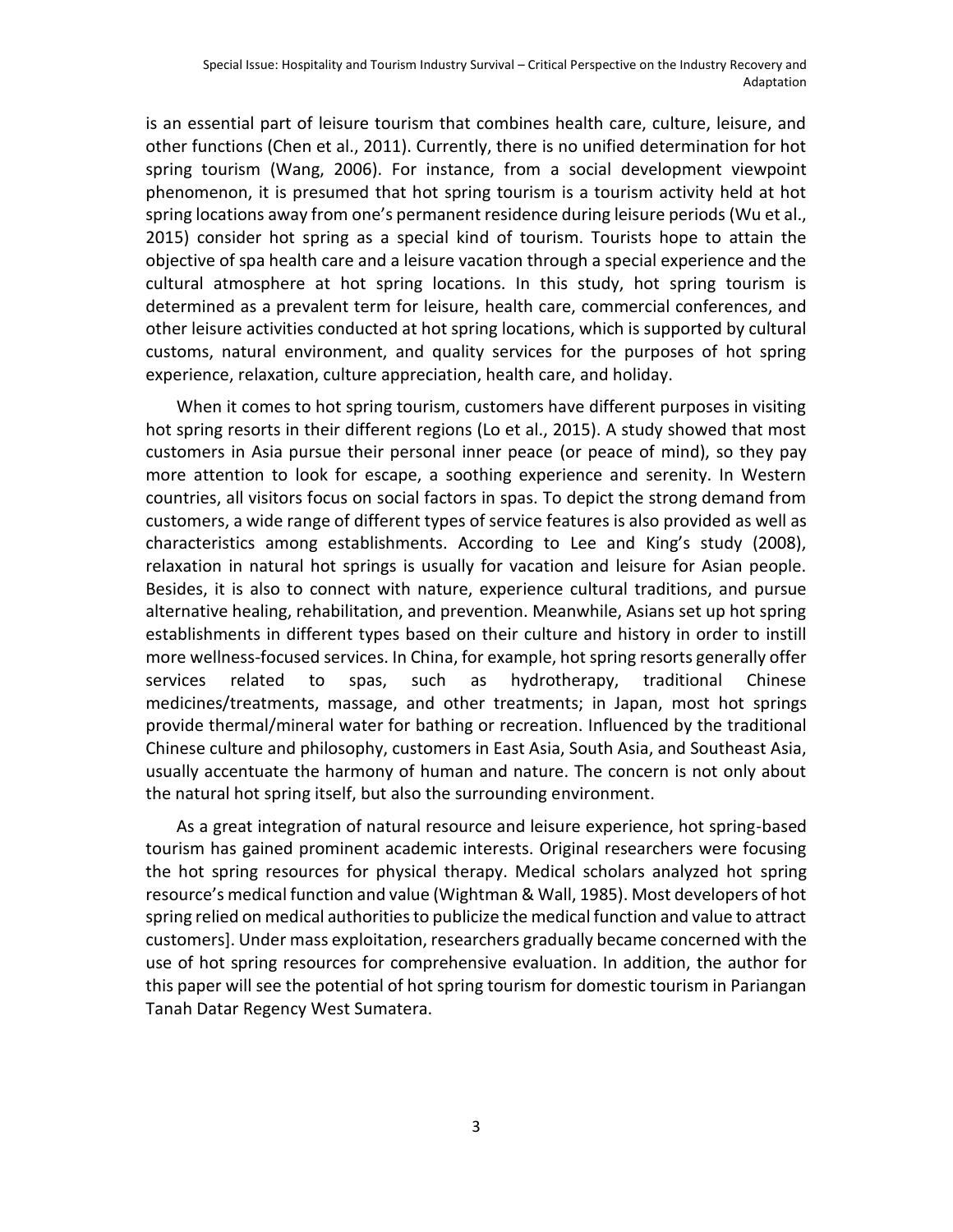# **3 Methodology**

This research was a descriptive qualitative research that used observation, interview, and documentation study as instruments to collect the data. Two types of data were collected, namely primary data and secondary data. The data was obtained from the Government Tourism Office and local community. Primary data was collected by conducting deep interviews with the informants and by conducting an observation about the condition of Pariangan Hot Spring. Secondary data was taken from monographic data and the internet regarding regional information and published documents of related Agencies. The participants of this research were local people, public figures, visitors, Government Tourism Office and the tourism manager. In this case the authors collect data in the form of general conditions of the research area, the state of existing facilities and infrastructure, tourist demography, facilities, map's location and information obtained from the management and from Nagari Pariangan and Inner data is taken in the form of maps, population, administrative location, type of livelihood and are analyzed interpretatively using appropriate theories or literatures, then inductively draws conclusions to answer the existing problems.

# **4 Findings**

Nagari Pariangan, Tanah Datar Regency, West Sumatra, which is located on the slopes of Mount Marapi, has its own charm, many tourist objects are hidden in this area. This Nagari is located at an altitude of 500-900 meters above sea level with an area of 17.97 km2. Nagari Pariangan is rich in natural tourism and cultural heritage as well as historical values. If you visit the area, it is a pity to miss the hot spring, the location is right in front of the Tuo Ishlah Mosque. The place for bathing is also quite unique, besides hot water, there is also cold water. There are four public baths here, one bath for women and three baths for men. Rangek Barang public bath is specifically for women, located across the bridge from the Tuo Ishlah Mosque. The Rangek Tujuah Pincuran (seven showers) is generally used for wudhu and shower, all of these seven showers provide warm water and seven special pouring cold water. Rangek Tujuah Pincuran is a symbol of men in Nagari Pariangan because it is very rare for men to bathe at home and this bath can be said to be a social identity in society. The location of these seven pouring baths is shaped like the Rumah Gadang. Above Rangek Tujuh Pincuran, there is another bathing place named Rangek Songo. There is a small pond with a diameter of two meters and 50 centimeters depth in this place. The water is hotter than in other pouring water.

There is another cold water pouring next to a small pool. This is also a men's bathing place; the water is hotter than before. This small shower pours cold water. If you finish showering or it's too hot you can take a shower using this cold shower. This Rangek Gaduang bath is also a men's bathing place, this place has only a few showers with hot and cold water. The study found that there were 5 main sites out come as follow: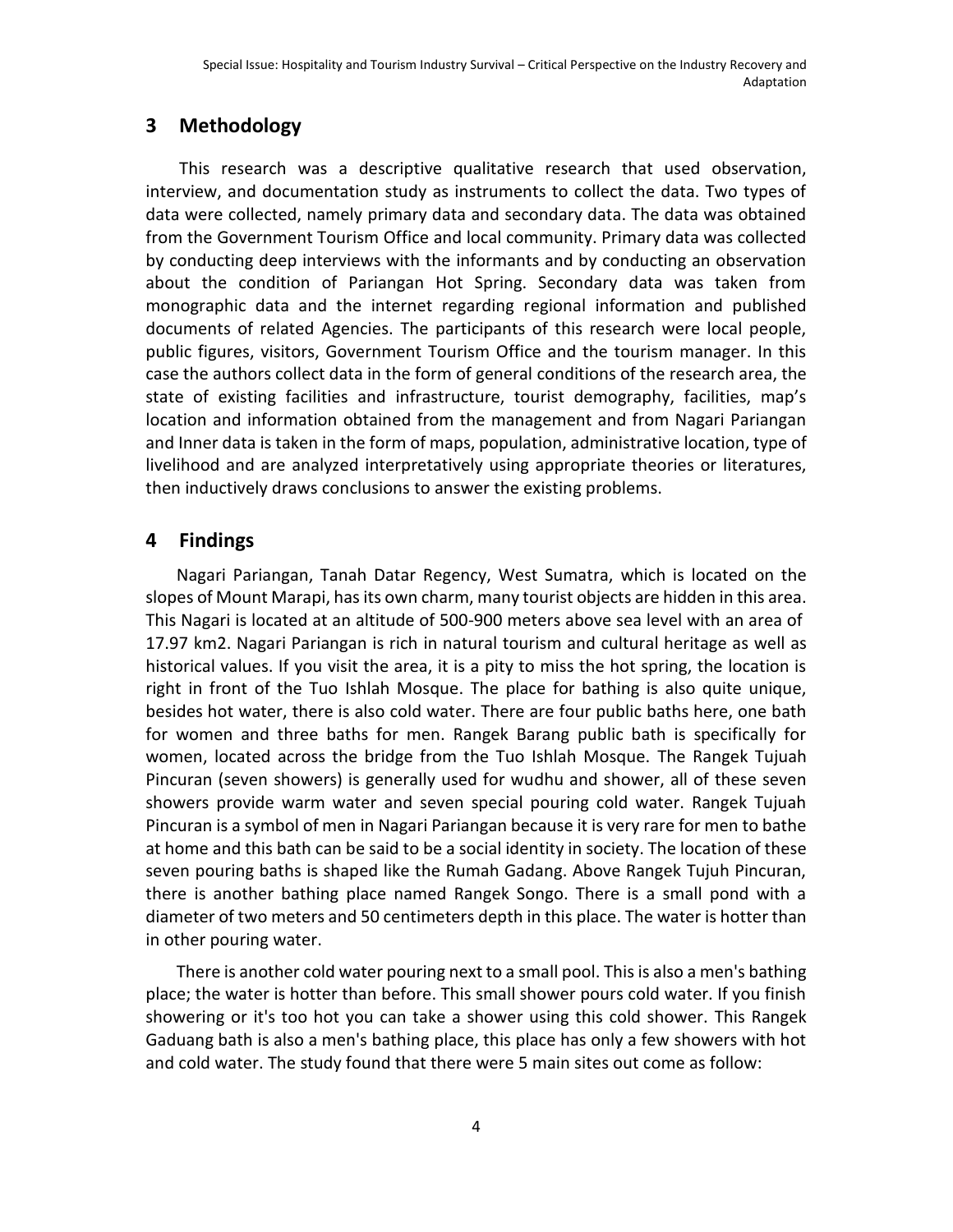## **4.1 Water Temperature**

Temperature is the cold or warm sensation of an object you feel when you touch it. We can find it out quantitatively by using a thermometer. The difference of temperature in the pool and hot spring wells are between 40˚ to 95˚ depending on the location of the bathing place.

## **4.2 Hot Water Clarity**

Clarity is a measurement to quantify the quality of the water when the water is experiencing a dull colour and the level of cleanliness or clarity is very low. Informant and local people classified the water clarity as high clarity So it can be concluded that the water in this bath has high clarity

## **4.3 Cleanliness**

Cleanliness is a state free from dirt, including dust, trash, and odours. Humans need to maintain environmental hygiene and personal hygiene so that they are healthy, not smelly, not ashamed, do not spread dirt, or transfer germs to themselves or others. For the level of cleanliness in the hot spring tourism object, informants said that the conditions of the hot springs were not clean. Many damaged and unused facilities and infrastructure

## **4.4 Benefits for Health**

The term healthy in everyday life is often used to indicate that something can work normally. Even inanimate objects such as motorized vehicles or machines, if they can function normally, the owner often says that the vehicle is in good health. Most people say it is healthy if the body feels fresh and comfortable. Most tourists do not visit hot spring tourism objects solely for recreation or vacation, some tourists deliberately come for treatment, informants stated that the hot springs in Pariangan village have health properties. The majority of visitors who suffered from skin illness claimed that this hot water had a satisfying impact, similar to how rheumatism sufferers reported that this hot water therapy provided a sensation of comfort in the aching body parts. However, many people came only for pleasure, wanting to experience the sensation of bathing in a hot spring.

## **4.5 Service Facilities**

The facility is one of the tourism potentials that can make tourists happy, feel at home, and feel comfortable. The facilities contained in hot spring tourism objects include supporting facilities. The service facilities in this tourism object consist of 3 toilets, no place to rinse, the management combine the bathing place and washing room, 9 canteens, 3 trash can and 1 parking space. This bathing place is easy to reach, the distance is relatively close, the travel time is short, the tourist attraction locations are close to the city center of Batusangkar and in the Lintas Batusangkar-Padang highway. This hot spring destination costs very little money because the ticket price is not expensive and some of the hot spring bathing places are free for domestic tourists.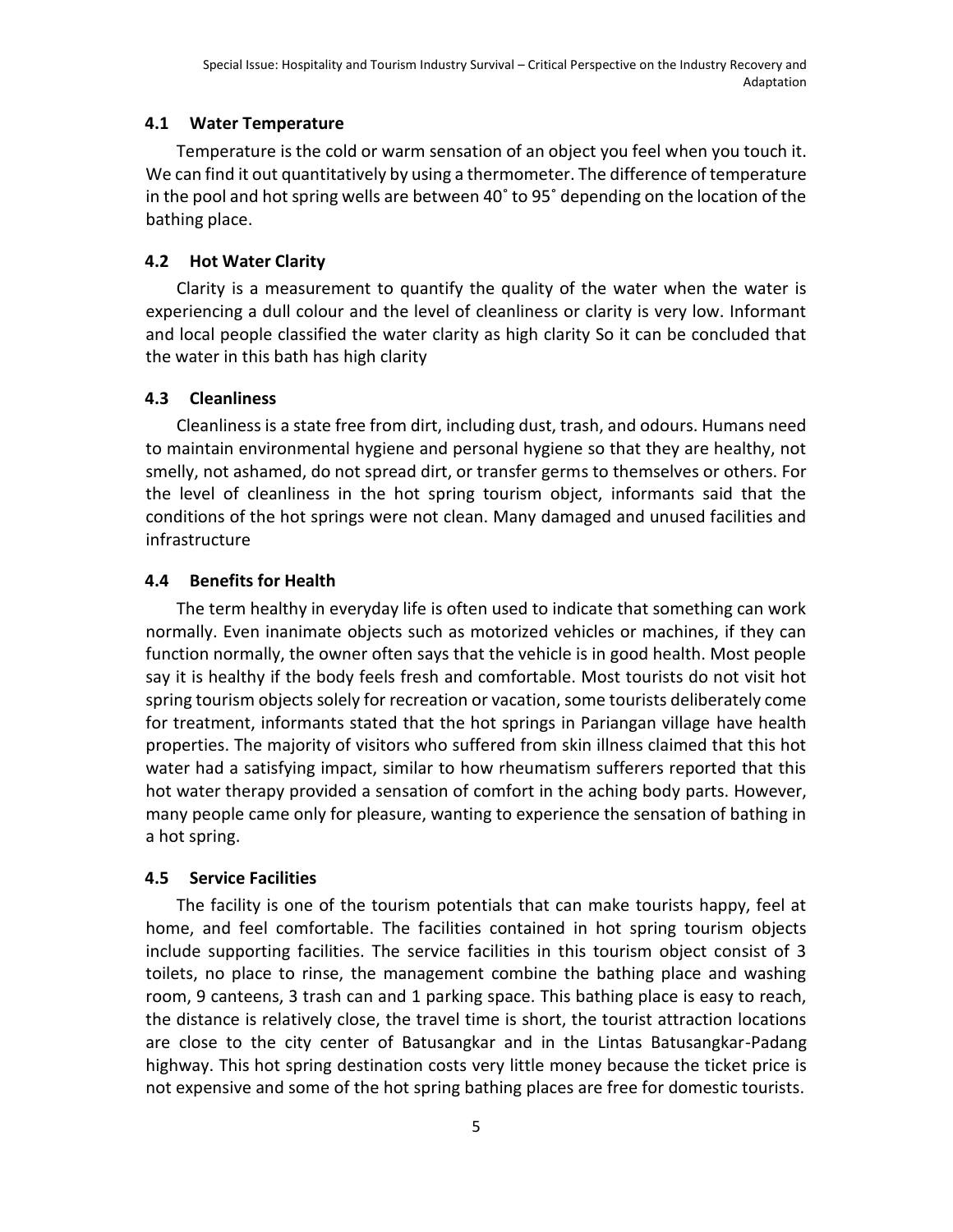The Sukhothai Thammathiraj University (2009) views about tourism potential in any area that there were: 1) the physical pattern of the destination which have to be considered in body of the destination, accessibility, complexity of resources and its worth to visiting; 2) environmental conservation that have to be thought about waste, water quality, air pollution, noise and sensitively of environment management; 3) the economic and social that related to local benefits, local capability on their living and their strengthen in local cultural conservation; 4) the value of culture and history are considered in value of local identity, their wisdom, aesthetics, value of history, value to society and the risk to be destroyed; 5) value to learning and education such as benefit and worth of learning, method of giving information in tourism sites for learning and process of learning techniques improvement and 6) quality of management in tourism which is important in its potential to be used for tourism activities in appropriate ways.

When it comes to the Pariangan hot springs in the region, there are no private baths available for tourists. It does not appear to be worth the effort to make development in the field of tourism services. Aside from that, the hot springs are understaffed in terms of tourism services. As a result, the local community wanted to become a part of it, but negotiations were ongoing due to a lack of authority between the government and the local population. They also do not sell their local products to tourists, resulting in little economic influence on the community. Additionally, there are no tourist destinations in the hot spring region, resulting in people coming just for the hot springs. Although they were in possession of the potential to develop an attraction that would be staffed entirely by locals, they required some guidance and financing from an investor or from the government. It is necessary to connect tourism resources with all of the attractions in a given location. In terms of tourist management, there had not been a consensus reached in collaboration among the government, local administration, local community, and local villages on the best practises to follow.

All hot spring sites in Pariangan should have been designed and managed in accordance with the guidelines for tourist planning and management of hot spring destinations in Pariangan, in order to promote sustainable tourism. The master plan would assist all destinations in being better positioned in the proper directions of all hot spring tourism locations, according to the plan. All of these would be beneficial to the local people, organisations, and private sector organisations, as well as maximising the potential of the resources and ensuring their protection for long-term sustainability.

#### **5 Conclusion and Suggestion**

#### **5.1 Conclusion**

Based on the results of research on the tourism potential of the Nagari Pariangan Hot Spring in 2021, the following conclusions can be obtained: The existing hot springs actually have a very good level of potential. Data obtained from interviews stated that the water temperature in this hot spring was relatively hot, even though the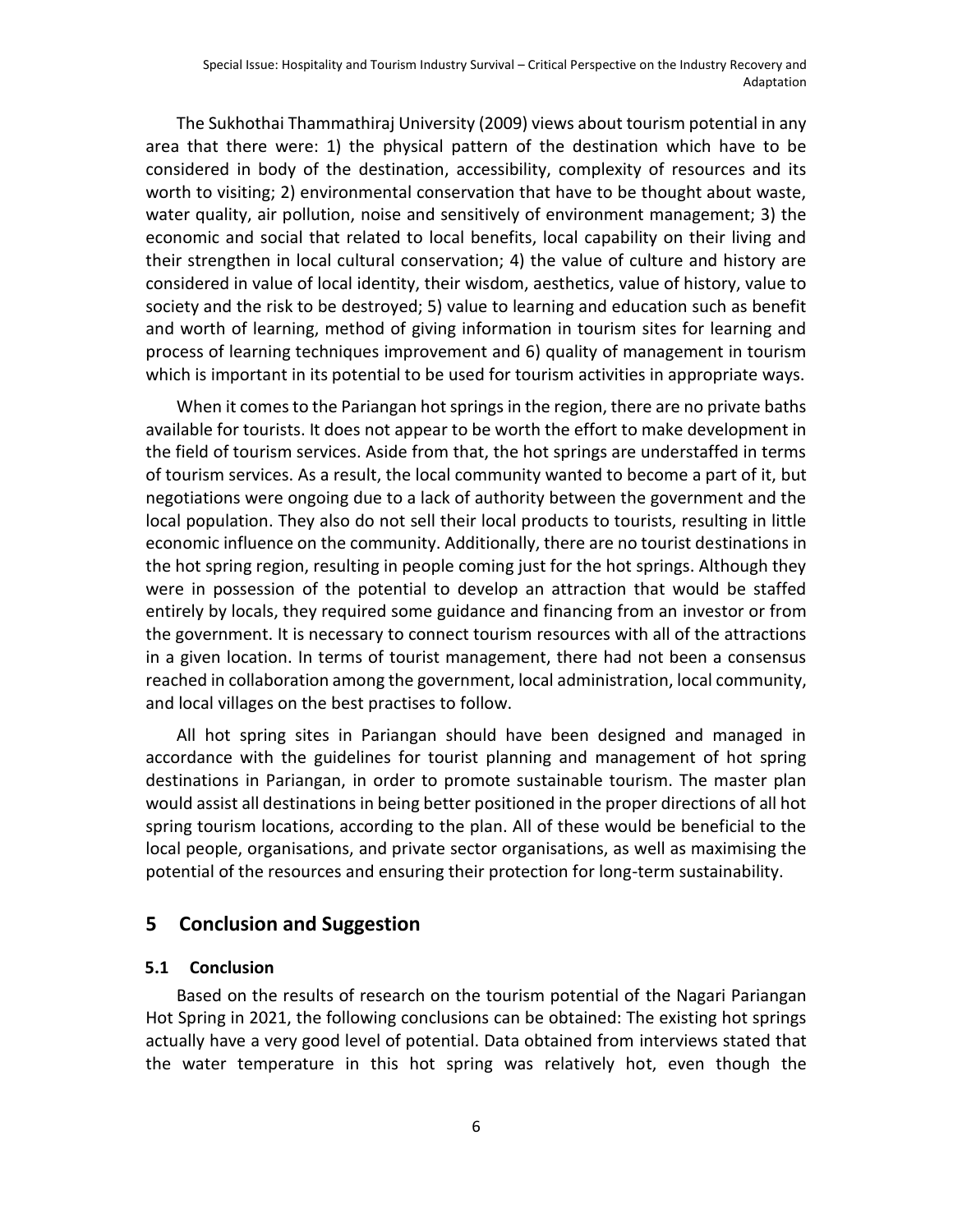environmental conditions around the hot water baths were not too clean. Overall, the hot springs in Nagari Pariangan have health properties.

Existing facilities in this hot spring tourism object have a moderate to high level of potential. The data obtained from direct observation by researchers using a checklist obtained facilities such as service facilities including 3 toilets, 9 canteens, 3 trash cans and 1 parking lot. Accessibility to hot springs is that it has a high level of potential. This hot spring tourist location has good accessibility because it is located on the Jalan Lintas Batusangkar Padang Sumatra. And the transportation network in this hot spring is very smooth because it is located on the side of the road and is traversed by many public transportations. The location was very strategic and 13 respondents the costs needed by tourists were very small.

## **5.2 Suggestion**

Managers of Pariangan hot spring tourism are suggested to further increase the potentials in this hot spring, as well as add more existing facilities, because the facilities greatly affect the progress of a tourism object. Besides, management must also pay attention to cleanliness around hot springs as well as increase promotion and information about the potential objects of hot water tourism. If the promotion and information are conducted properly, a tourism object will rapidly develop.

# **6 About the author**

Dr Rajani Kumari Sarangal is working as a Lecturer in The Business School, University of Jammu, Jammu and Kashmir, India. She holds a doctorate in management from the University of Jammu. Her research interests include internal marketing, employee satisfaction, student satisfaction, employee engagement and talent management. Her research papers have been published in National and International Journals. Her current research interests are talent management and innovation in the hospitality sector.

Dr Priyanka Sharma works as a Lecturer in School of Hospitality and Tourism Management, University of Jammu, Jammu and Kashmir, India. She holds a doctorate in Hospitality and Tourism Management from the University of Jammu. Her research papers have been published in National and International Journal. Her research interests are peace tourism, border tourism, innovation and conflict resolution.

Prof. (Dr.) Parikshat Singh Manhas is a Professor in School of Hospitality and Tourism Management & The Business School, University of Jammu, Jammu and Kashmir, India. He is also Coordinator of Global Understanding Course at University of Jammu being run in collaboration with East Carolina University, USA and Coordinator, UGC-Innovative Programme. He is also Promoter Director, University of Jammu Special Purpose Vehicle Foundation - A Section 8 Company, Director, Business Incubation and Innovation Centre, University of Jammu. He is also Regional Director–Asia and Eastern Europe for World Centre of Excellence for Destinations (UNWTO–Affiliate Member) and President– Commerce Management Association of India.